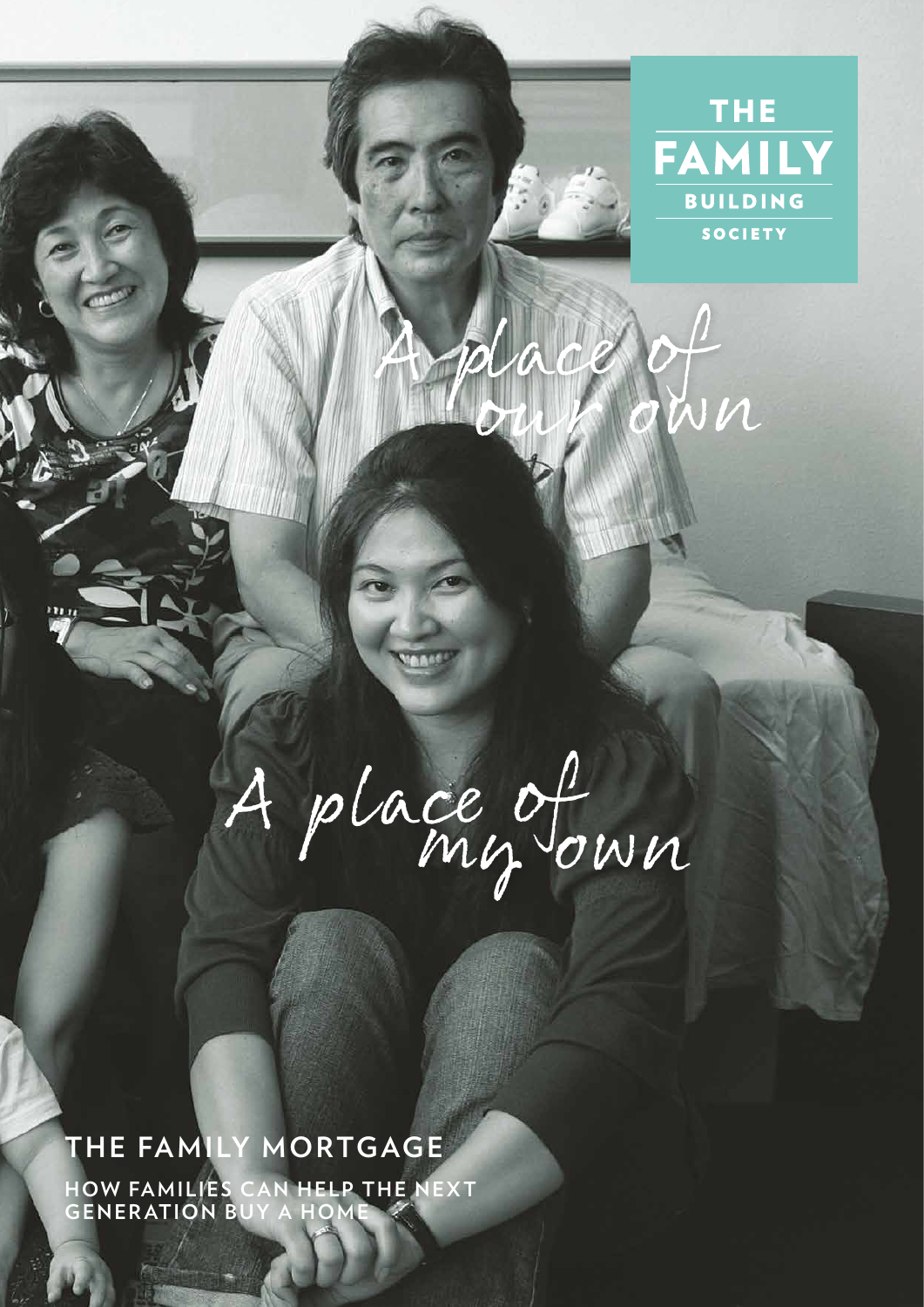# **THE FAMILY MORTGAGE** MAKES BUYING A FIRST HOME MORE ACHIEVABLE.

BEING A FAMILY CAN MEAN WORKING TOGETHER. THE FAMILY MORTGAGE OFFERS A NEW WAY TO COMBINE YOUR FAMILY'S FINANCIAL STRENGTH AND SHARE THE LOAD TO HELP THE PEOPLE YOU LOVE TAKE THE NEXT FINANCIAL STEP IN THEIR LIVES.

## **CONTENTS**

| How the Family Mortgage works |    |
|-------------------------------|----|
| What we offer                 |    |
| Case studies:                 |    |
| The Robinsons                 |    |
| The Wilsons                   | 10 |
| <b>The Thakurs</b>            | 17 |
| The Fieldings                 | 12 |
| Questions you may have        | 16 |
| Our heritage                  | 18 |
|                               |    |

A Family Mortgage can increase your family's buying power. It can also make a loan more affordable. But it can't the family support ends, the borrower takes full responsibility for repaying the whole mortgage. If, due to unforeseen changes in circumstances, the borrower is unable to meet the mortgage payments sell the property to repay the mortgage. remortgage to another lender.

**The mortgage will be secured on your home.** 

**Your home may be repossessed if you do not keep up repayments on your mortgage.**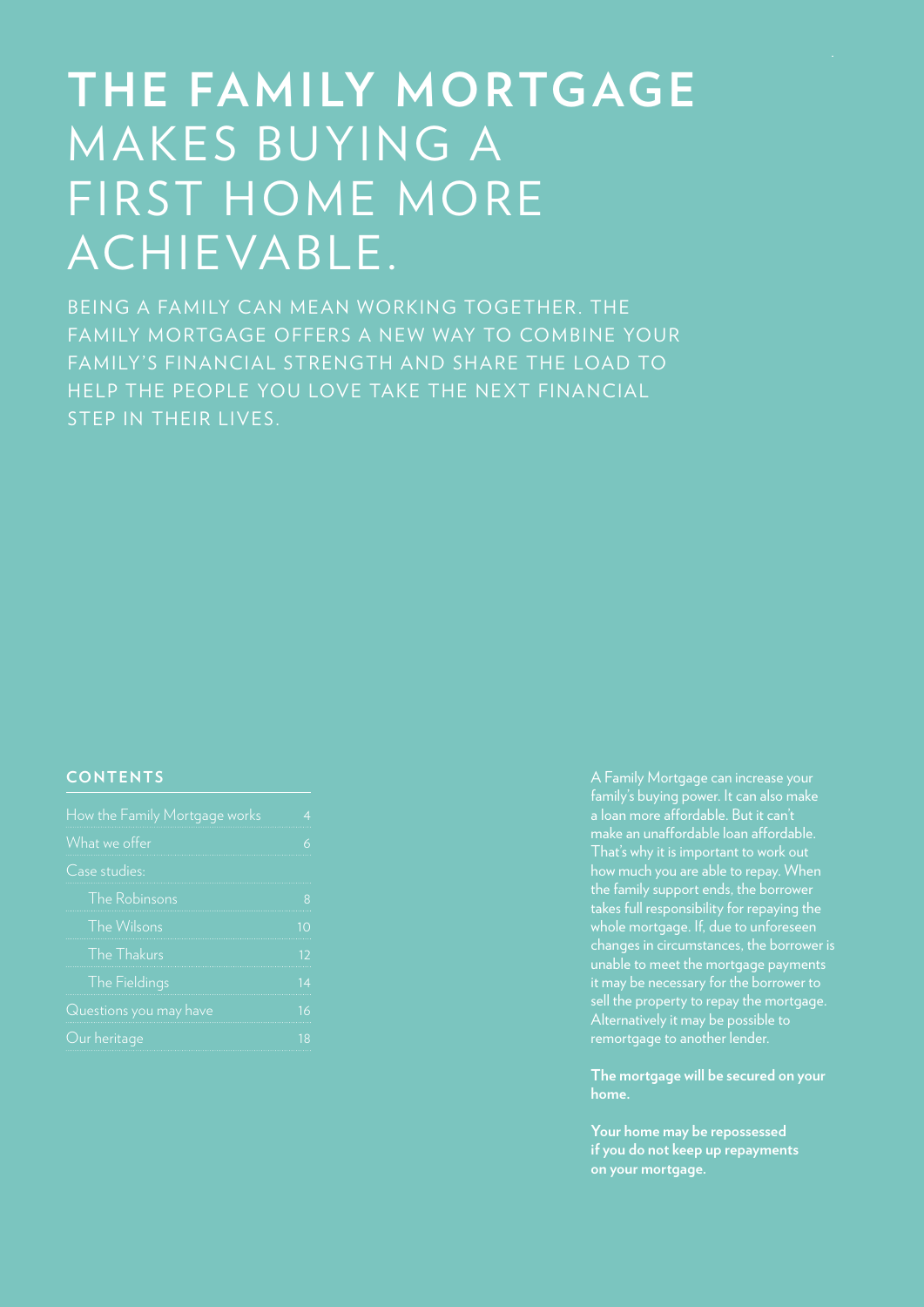## **FROM THE CHIEF EXECUTIVE**



**Mark Bogard** Chief Executive of the Family Building Society

"We don't want to be just the Family Building Society. We want to be your Family Building Socie ty"

> Getting a mortgage used to be simpler. You got a job and you worked hard. After a few years of saving, you applied for a mortgage. In today's economy, it's not always enough to work hard. Young adults, even those with high-paying jobs, are struggling to meet the cost of living and working. Of course, the price of property is another challenge.

Because of this, they're living longer in rented accommodation than ever before. Many are having to move back home to save money. Today's young buyers need help from somewhere.

We know from talking to young people that, for many, help won't come from traditional mortgages. Parents often want to help but young adults would rather soldier on than do anything that might take money out of their parents' retirement pot.

The Family Building Society is responding to this new environment. We look beyond individual borrowers to let families increase their buying power, making buying a first home more affordable.

The Family Mortgage gets borrowers on to the property ladder sooner, and it keeps family members in control of their money. And because it's a formal arrangement, everyone knows where they stand. This brochure shows how the Family Mortgage helped young adults in four very different families buy a home.

Mark Bogard

**MARK BOGARD**

**Chief Executive**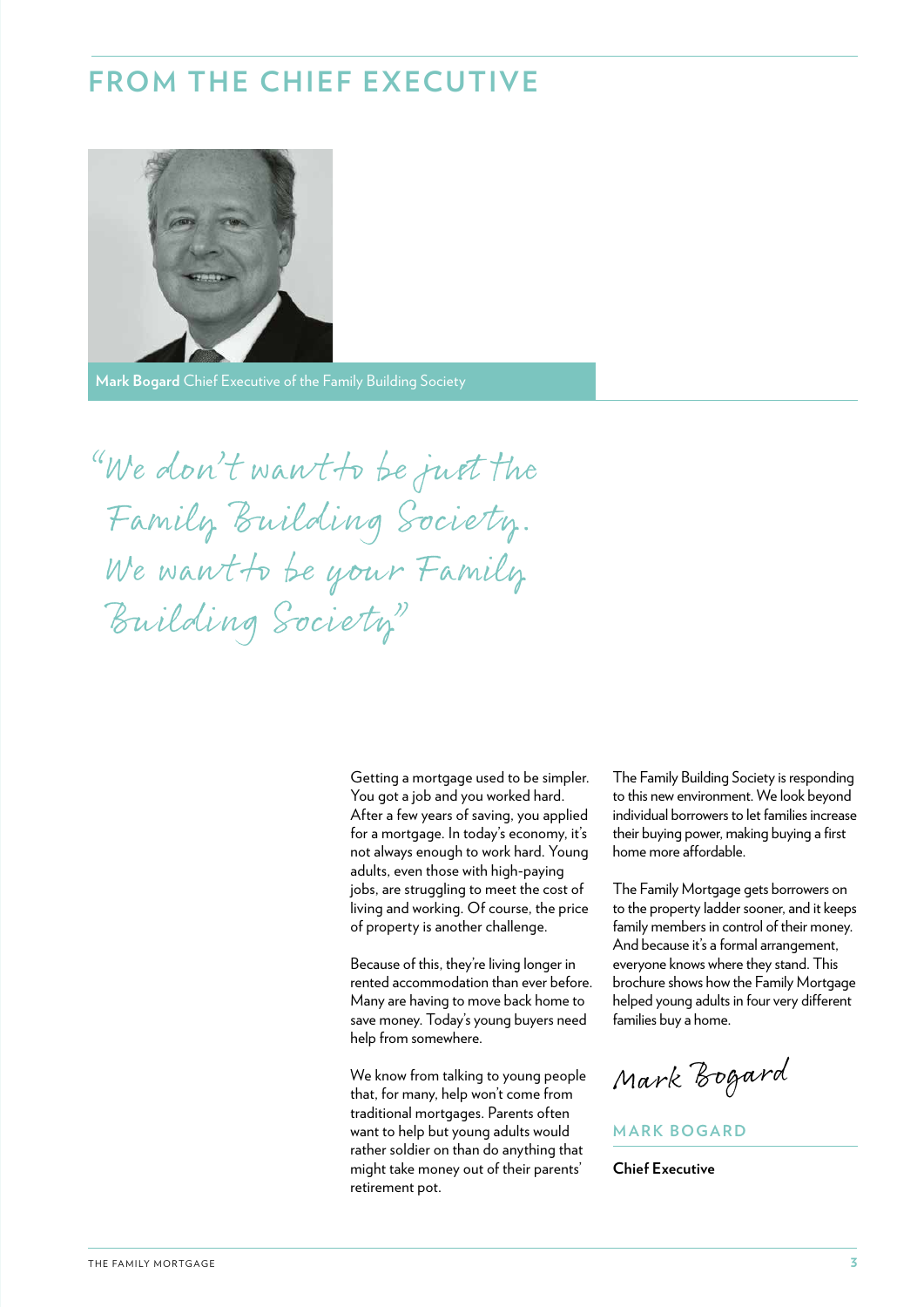## **HOW IT WORKS**

The principle behind the Family Mortgage is simple. Most young adults don't have a lot of spare money. That means they will only have a small deposit to put down on a property, missing out on most of the better mortgage rates. At the same time, families may have savings and property that could be used as security for a borrower.

The Family Mortgage brings this wider family wealth into the mortgage calculation, helping to reduce the cost for the borrower without asking family members to hand it over as a gift.

 $\overline{a}$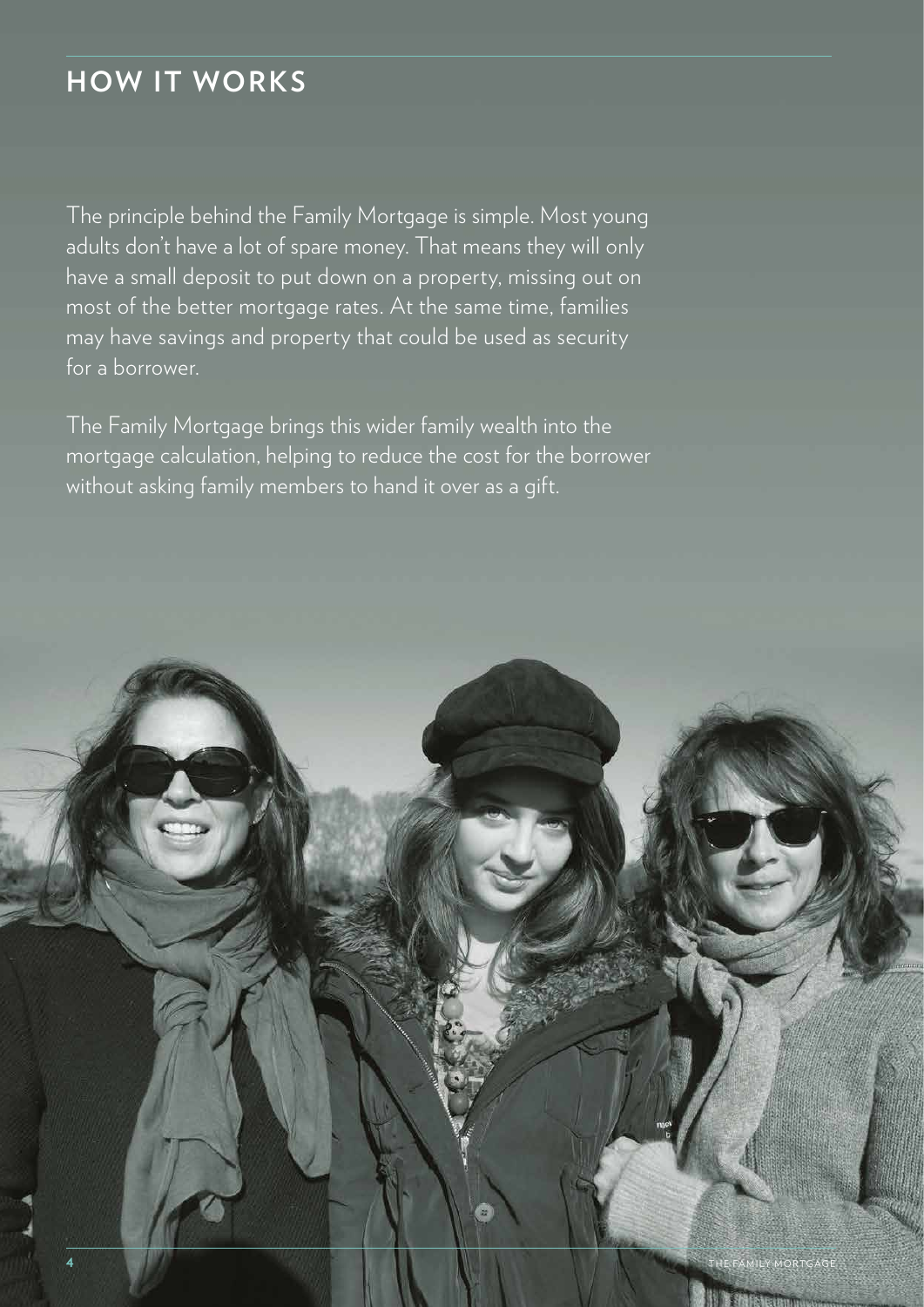## OUR PROCESS



### WE ASK QUESTIONS TO GET TO KNOW YOUR FAMILY. **THEN WE BUILD A MORTGAGE THAT FITS**

## **We ask the borrower:**

- —How much is saved towards a deposit?
- —How much do you need to borrow?
- —How much can you afford to repay each month?

#### **Family members can then consider:**

- —Who would like to help? It doesn't have to be the parents, it could be another member of the family, such as a grandparent or a step-relation.
- —Do you have savings that you're willing to put aside for up to 10 years as security for a family member's mortgage?
- —Do you have equity in your home that you're willing to offer as security for up to 10 years for a family member's mortgage?
- —Do you have any additional savings that you're willing to put into an account for up to 10 years to further reduce the cost of the mortgage?

Family members' assets or household income are not factors in assessing affordability.

#### **Working with family members may help borrowers:**

- —Get lower interest rates, meaning lower monthly payments.
- —Pay interest on a smaller amount of the mortgage, meaning lower monthly payments.
- —Increase buying power when choosing a property to buy.

#### **Working with borrowers helps family members:**

- —Put assets to work for the borrower as security for the mortgage.
- —Help the next generation own their own home without giving the money as a gift.

Family members providing financial support should be aware that if the borrower is unable to meet the mortgage payments, the security they have provided is at risk if the property needs to be sold and there is a shortfall. However during the first 10 years we do provide the borrower with important protection. Subject to meeting certain conditions, we'll meet the mortgage payments for up to six months should they become unemployed through no fault of their own on a one-off basis.

## **AFTER 10 YEARS WE REVIEW THE MORTGAGE**

**After 10 years many things will have changed: the borrower's earnings and personal circumstances, such as starting a family; the value of the property; the amount of the mortgage outstanding.** 

- —Provided the mortgage payments have been kept up to date, after 10 years the additional security given by family members is released leaving the borrower with a normal mortgage.
- —Where the Family Offset Account option was chosen when the mortgage was taken out, the offset support will be removed at the end of the fixed rate product term applying at the 10 year point. Payments are likely to rise at this point as the borrower takes responsibility for repaying the whole mortgage. If, due to unforeseen changes in circumstances, the borrower is unable to meet the mortgage payments then it may be necessary for the borrower to sell the property to repay the mortgage. Alternatively it may be possible to remortgage to another lender.
- —The borrower should of course take steps, such as saving disposable income, to ensure that they are ready for the additional financial responsibility.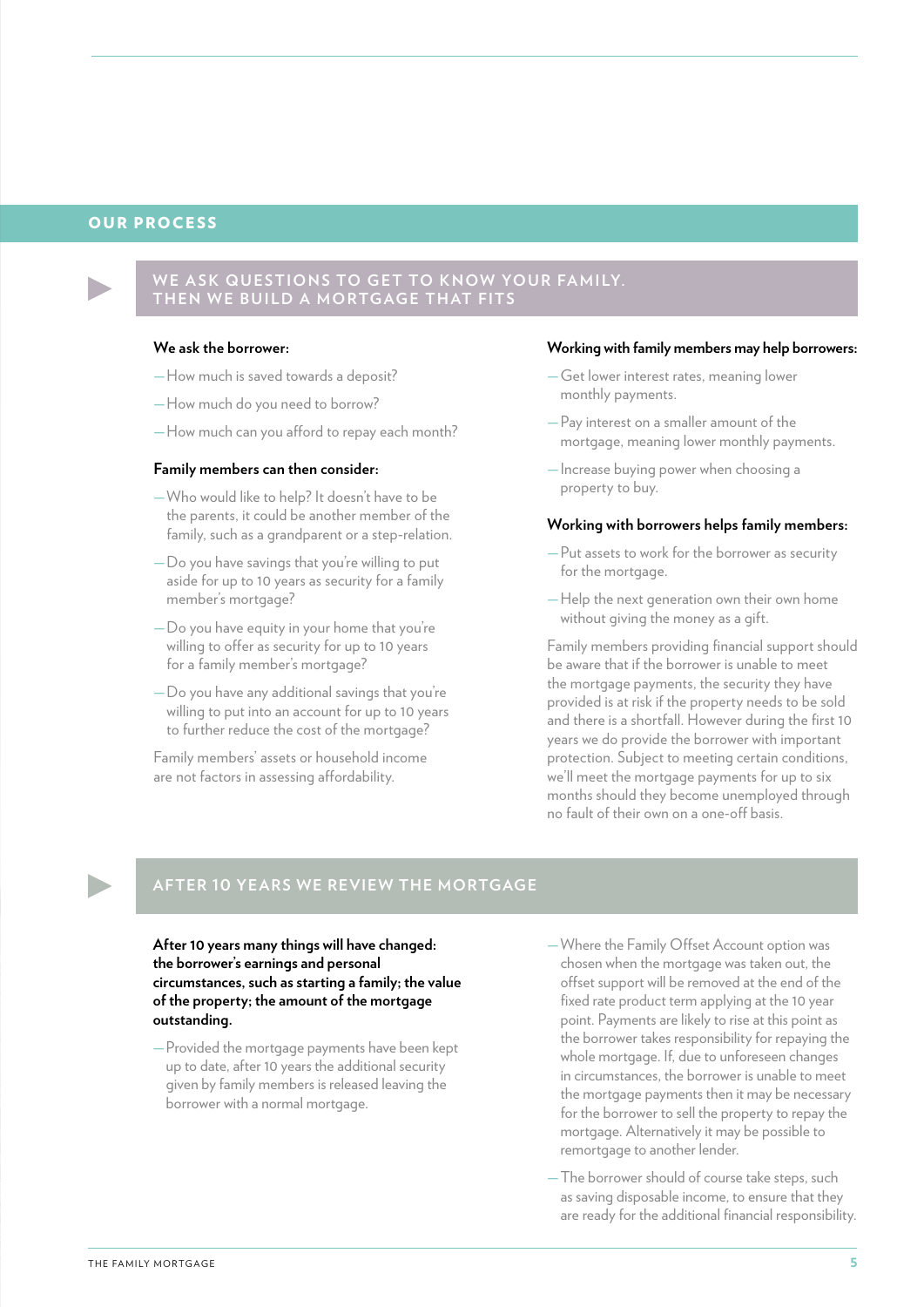## **HELPING YOUR FAMILY TO OVERCOME OBSTACLES**

**THE FAMILY MORTGAGE COULD HELP YOUR FAMILY OVERCOME A NUMBER OF OBSTACLES CURRENTLY PREVENTING THE NEXT GENERATION FROM BECOMING HOME OWNERS.** 

## HOW THE FAMILY MORTGAGE CAN HELP

"I just can't get a large enough deposit together to afford a decent place"

Many first time buyers find it difficult to save more than a small deposit. As a result they have to borrow a high proportion of the cost of their first property. Lenders generally charge a higher interest rate on the mortgage when somebody needs to borrow more than 75% of the value of the property they want to buy. They will see it as a bigger risk.

#### **Our answer:**

### FAMILY SECURITY ACCOUNT

If a borrower can find a 5% deposit, from savings or perhaps a gift, the Family Mortgage allows a family member to provide security for the borrower's mortgage by depositing savings in a Family Security Account. This money acts as security for the mortgage and reduces the risk, so the Family Building Society can offer a fair and reasonable rate for a 95% mortgage.

"I'd love to help but I simply haven't got any spare cash right now"

It's a straightforward fact of life that, however much you may want to help, sometimes you just don't have the money to spare.



#### **Our answer:**

### SECURITY THROUGH PROPERTY

You don't necessarily need savings to help someone buy their first home. If a borrower has the 5% deposit, a family member can give a charge over some of the value in their own property. By providing this security the buyer could benefit from a fair and reasonable rate for a 95% mortgage.

 **Find out more on page 11**

#### **Representative example:**

A mortgage of £201,680.00 payable over 35 years initially on a fixed rate for 3 years at 2.99% and then our variable Managed Mortgage Rate, currently 5.04%, for the remaining 32 years would require 38 monthly payments of £775.04 and 382 monthly payments of £1,003.42, plus one initial interest payment of £513.46.

The total amount payable would be £414,145.42 made up of the loan amount plus interest of £211,591.42 and an Application Fee of £175, Product Fee of £599 and a Mortgage Exit Fee of £100.

**The overall cost for comparison is 4.7% APRC representative.**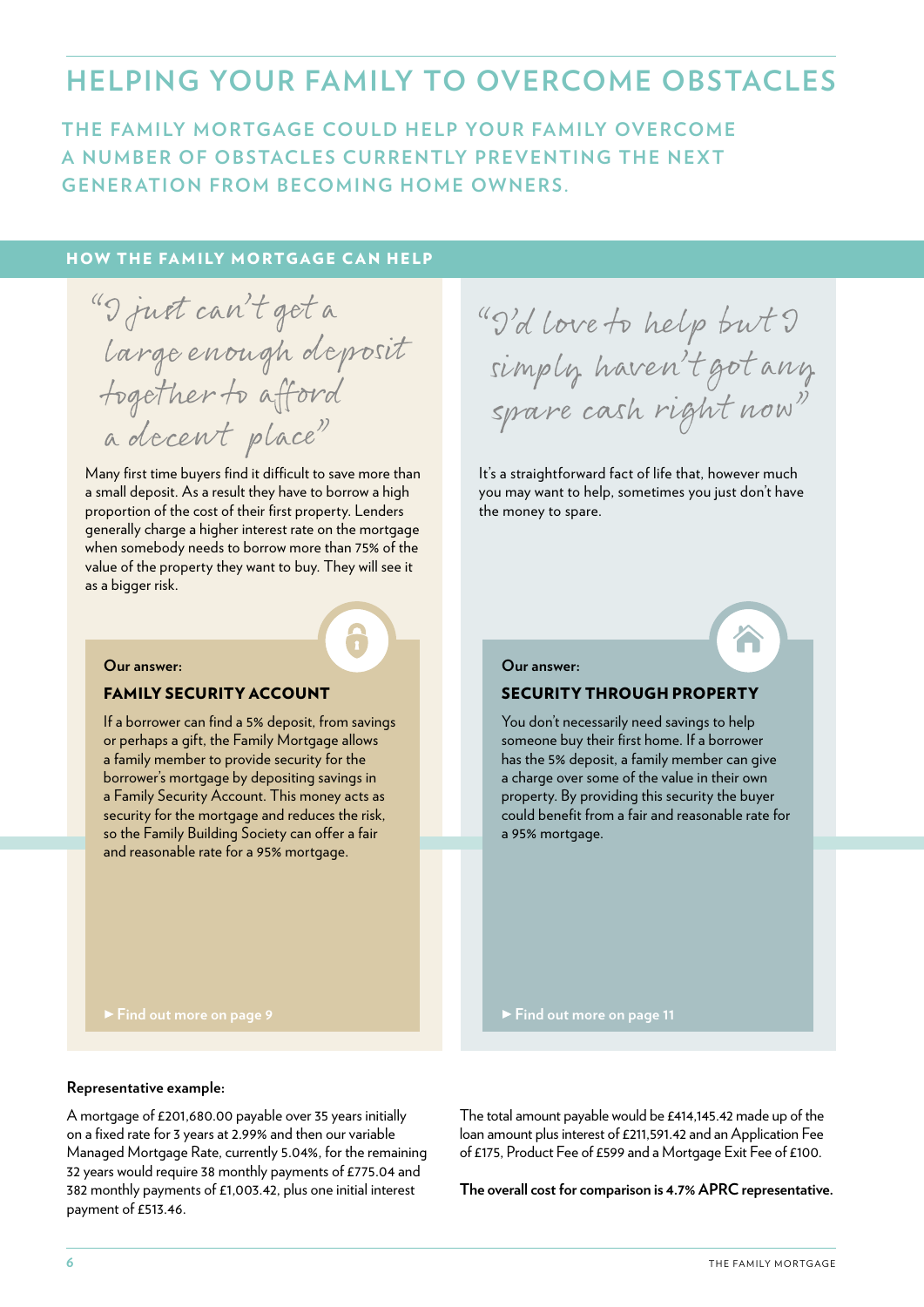"I've got a bit put aside bu t I wan t to do more"

Although you want to help financially, you may wish you could do more with your savings to help your loved ones. You don't want them to struggle throughout their mortgage but aren't able to contribute any more.

#### **Our answer:**

### FAMILY OFFSET ACCOUNT

The Family Mortgage allows family members to use their savings to reduce the amount of the mortgage on which interest is charged. So instead of receiving interest on the savings (which may be subject to tax) you are passing on a bigger benefit to the borrower by saving them interest on their mortgage.

Money placed in a Family Offset Account also acts as security for the borrower's mortgage, so the Family Building Society can offer a fair and reasonable rate for a 95% mortgage.

 **Find out more on page 13**

"I'd be mortified if my paren ts lost money because I couldn't keep up the paymen ts"

The reality is that most young buyers would do anything rather than jeopardise their parents' hard earned savings, but their own job security can never be guaranteed.

Subject to meeting certain conditions, we'll meet the mortgage payments for up to six months should they become unemployed through no fault of their own on a one-off basis. For joint borrowers, the full mortgage payments will be apportioned equally between them. This means that if there are two borrowers and one becomes unemployed through no fault of their own, subject to certain conditions, we will meet 50% of the full mortgage payments for up to six months. This gives them a safety net should the worst happen.



YOU CAN USE **ONE. TWO OR ALL THREE**  OF THESE METHODS **IN COMBINATION** TO HELP A BORROWER GET THE HOME THEY WANT.

The examples over the next few pages show how families can help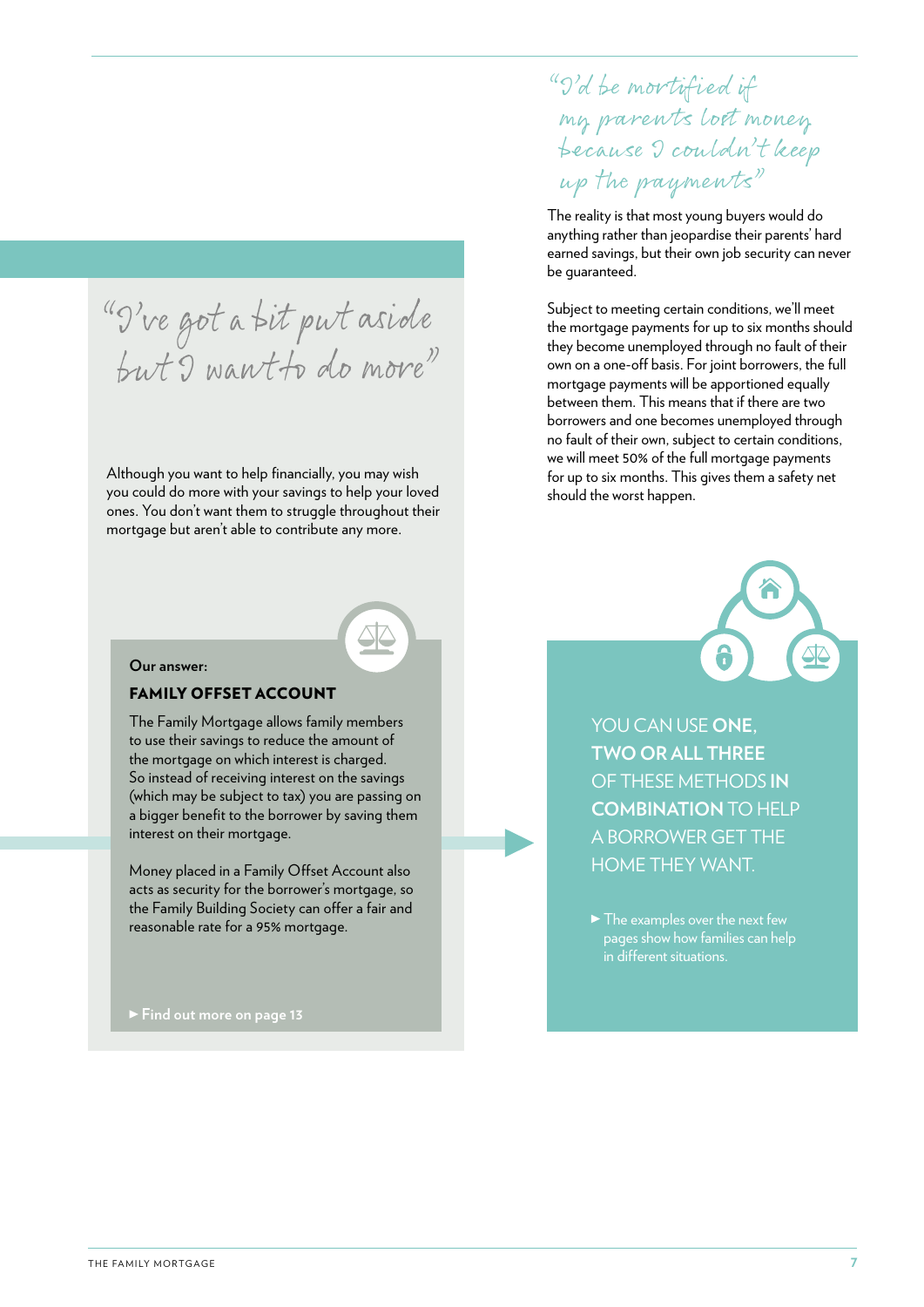

## **HOW OLIVER ROBINSON CAN GET A MORTGAGE AT A REDUCED RATE**

## THE ROBINSONS' STORY

**BILL AND JANE ROBINSON ARE AGED 61 AND 58. THEY WANT THEIR SON OLIVER, 25, TO HAVE THE SAME OPPORTUNITIES THEY HAD. THEY HAVE SAVINGS OF £40,000 THAT THEY WANT TO USE TO HELP OLIVER BUY HIS FIRST HOME. BILL AND JANE ARE USED TO BEING SUPPORTIVE PARENTS BUT WANT TO GO THAT BIT FURTHER.**

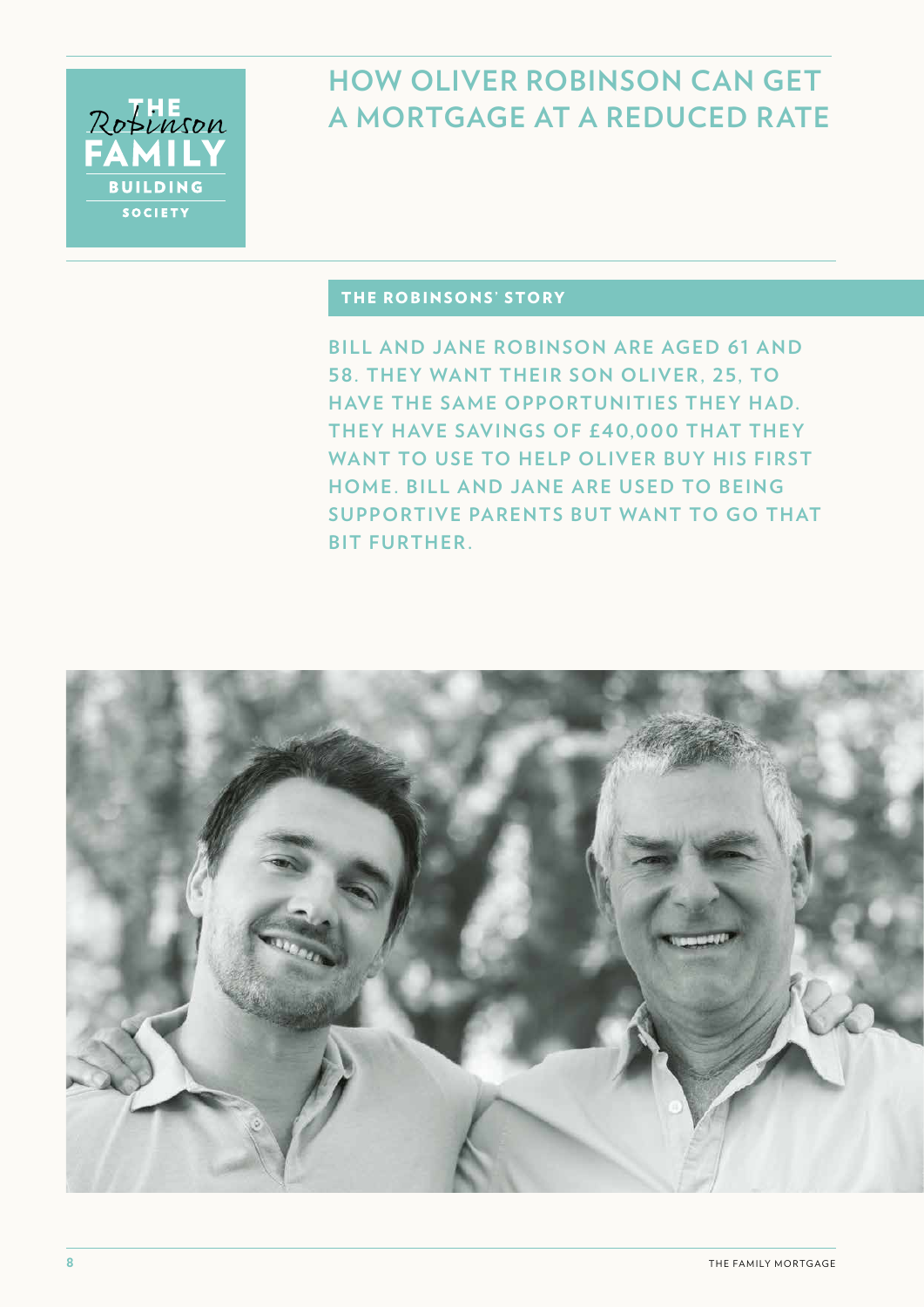"Because I could get a mortgage at a lower interest rate,  $\widetilde{y}_m$ paying less every month"

## **92 IVY LANE**

## **VALUE: £200,000**

Oliver has £10,000 for a 5% deposit. He now needs to borrow £190,000. The Family Mortgage allows Bill and Jane to move their money into a Family Security Account with the Family Building Society. Their savings work as security for Oliver's mortgage which means Oliver can get a mortgage for 95% of the property value at a more favourable rate of interest than he might otherwise be able to get.

Bill and Jane continue to earn interest on their savings and Oliver has more disposable income which he can start to save. Oliver will be responsible for making the mortgage payments and the arrangement will be reviewed at the end of each fixed rate period (three or five years) up to 10 years.

At the end of the 10 years, as long as Oliver's mortgage is up to date, Bill and Jane will have their money returned.

The Family Building Society helps by providing a safety net. Subject to meeting certain conditions, we'll meet Oliver's mortgage payments for up to six months should he become unemployed through no fault of his own on a one-off basis. After six months or when Oliver returns to work, if sooner, he will need to start making the payments again.

## **HOW IT ADDS UP FOR THE ROBINSONS**

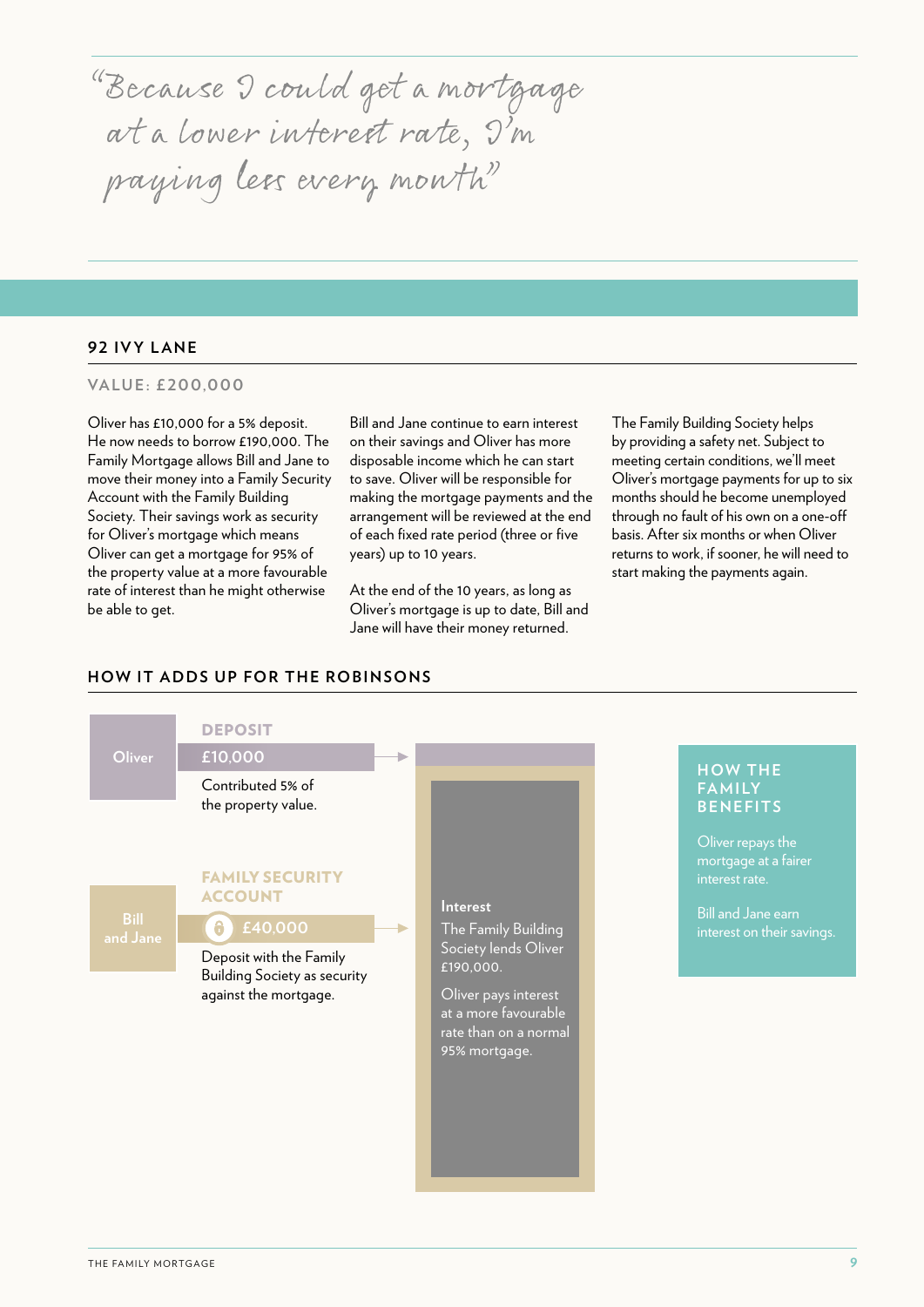

**FAMILY MEMBERS CAN HELP EVEN IF THEY DON'T HAVE SPARE SAVINGS**

## THE WILSONS' STORY

**GEORGE WILSON IS 55 YEARS OLD AND EARNS** A REASONABLE INCOME AS A TEACHER, NOW **THAT HIS CHILDREN ARE GROWN UP, HE WANTS TO HELP THEM BUY A FIRST HOME. BUT HE DOESN'T HAVE SAVINGS TO SPARE FOR THIS. TWO YEARS AGO, HIS STEP-DAUGHTER CHRISTINE GRADUATED FROM UNIVERSITY, AND CHRISTINE MOVED BACK HOME TO START SAVING TOWARDS HER FIRST FLAT.** 

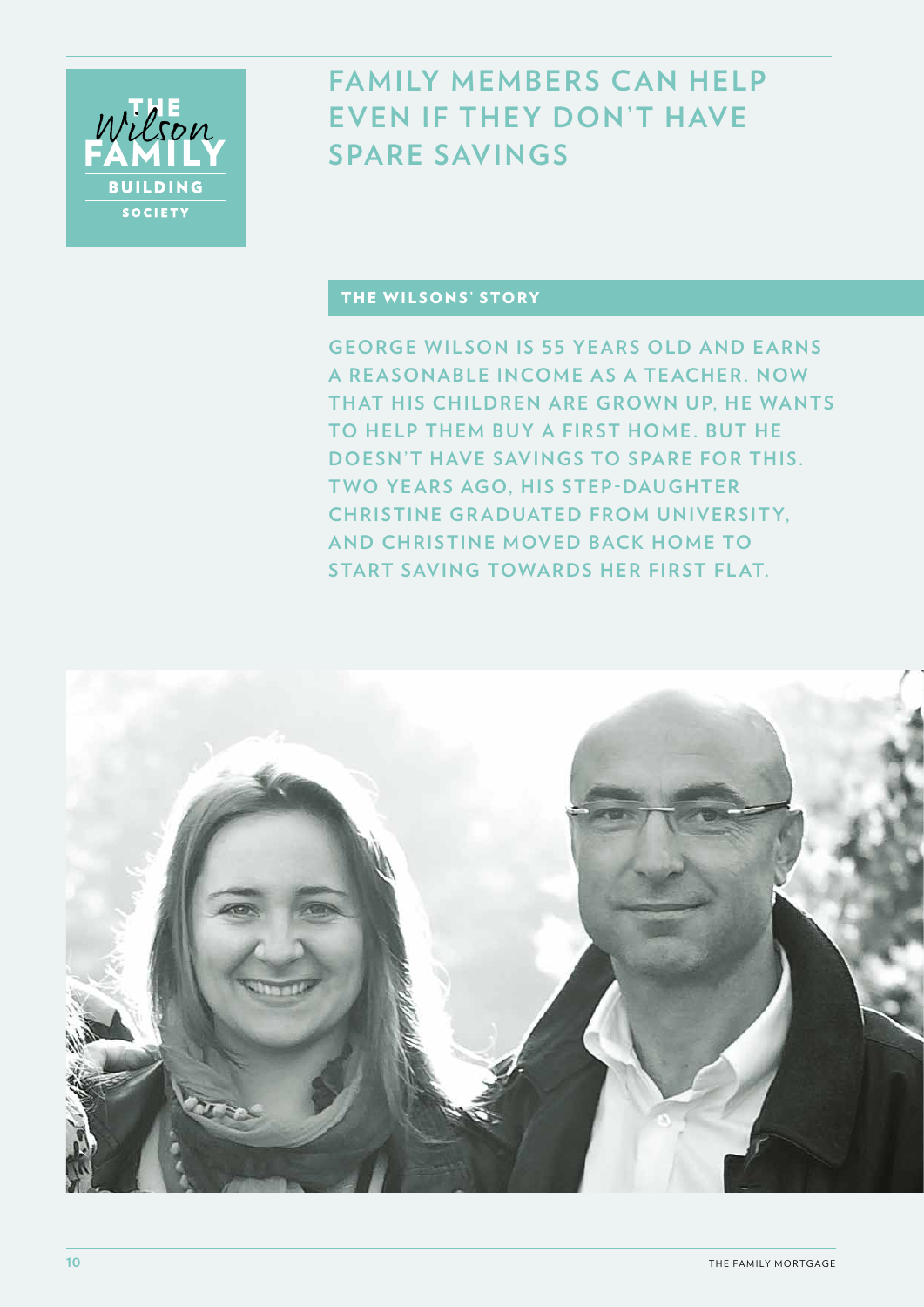"Even though I don't have any savings to spare, I am able to give Christine a head start"

## **23A BRACKLEY ROAD**

## **VALUE: £150,000**

Christine has saved £7,500, a 5% deposit toward buying the flat she's chosen. She wants to borrow £142,500.

George can't spare any cash but he does own his home. The Family Mortgage allows George to use some of the value of his home as security for Christine's mortgage. By doing this he can help get her a more favourable interest rate than she might otherwise be able to get.

George doesn't use the whole value of his home as security, just the £30,000 needed to secure Christine a more favourable interest rate, by bringing the security account up to 25% in total.

Assuming Christine keeps her mortgage up to date, this charge on George's property comes to an end after 10 years. During these ten years, George takes on responsibility for up to £30,000,

should the flat be sold for less than what Christine owes on the mortgage.

## **HOW IT ADDS UP FOR THE WILSONS**

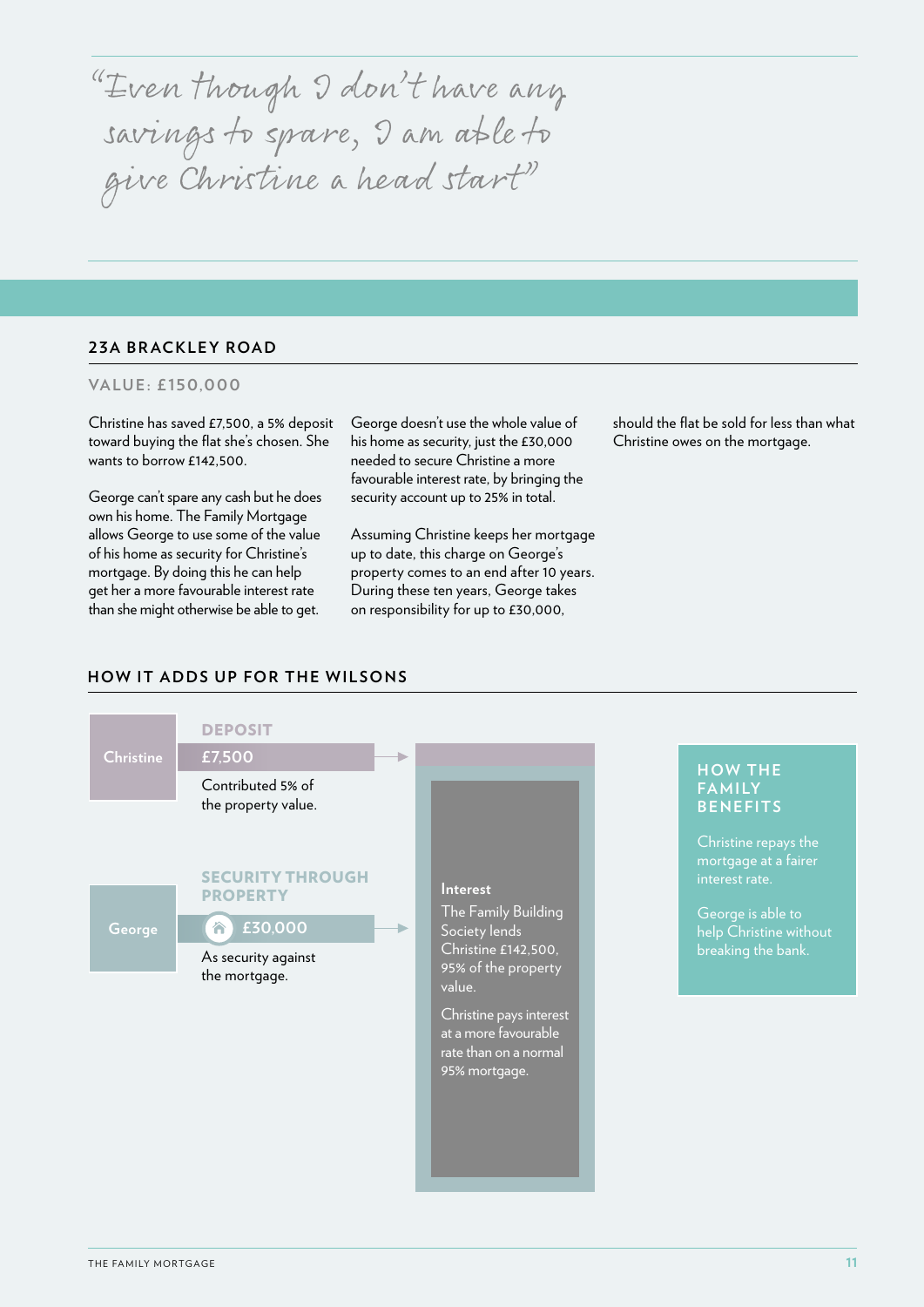

## **FA MILIES C AN REDUCE THE AMOUNT INTEREST IS PAID ON**

## THE THAKURS' STORY

**DEV THAKUR IS 27. AFTER A FEW YEARS LIVING BACK HOME AFTER UNIVERSITY, HE'S LANDED HIS DREAM JOB. WITH HIS NEW SALARY, HE'S FINALLY ABLE TO AFFORD THE MONTHLY PAYMENTS ON THE KIND OF HOUSE HE'D LIKE** TO BUY. HE'S SAVED £10,000 FOR A DEPOSIT **AND DEV'S GRANDPARENTS, TANIKA AND ANIL, HAVE SAVINGS THAT THEY WANT TO USE TO HELP HIM.**

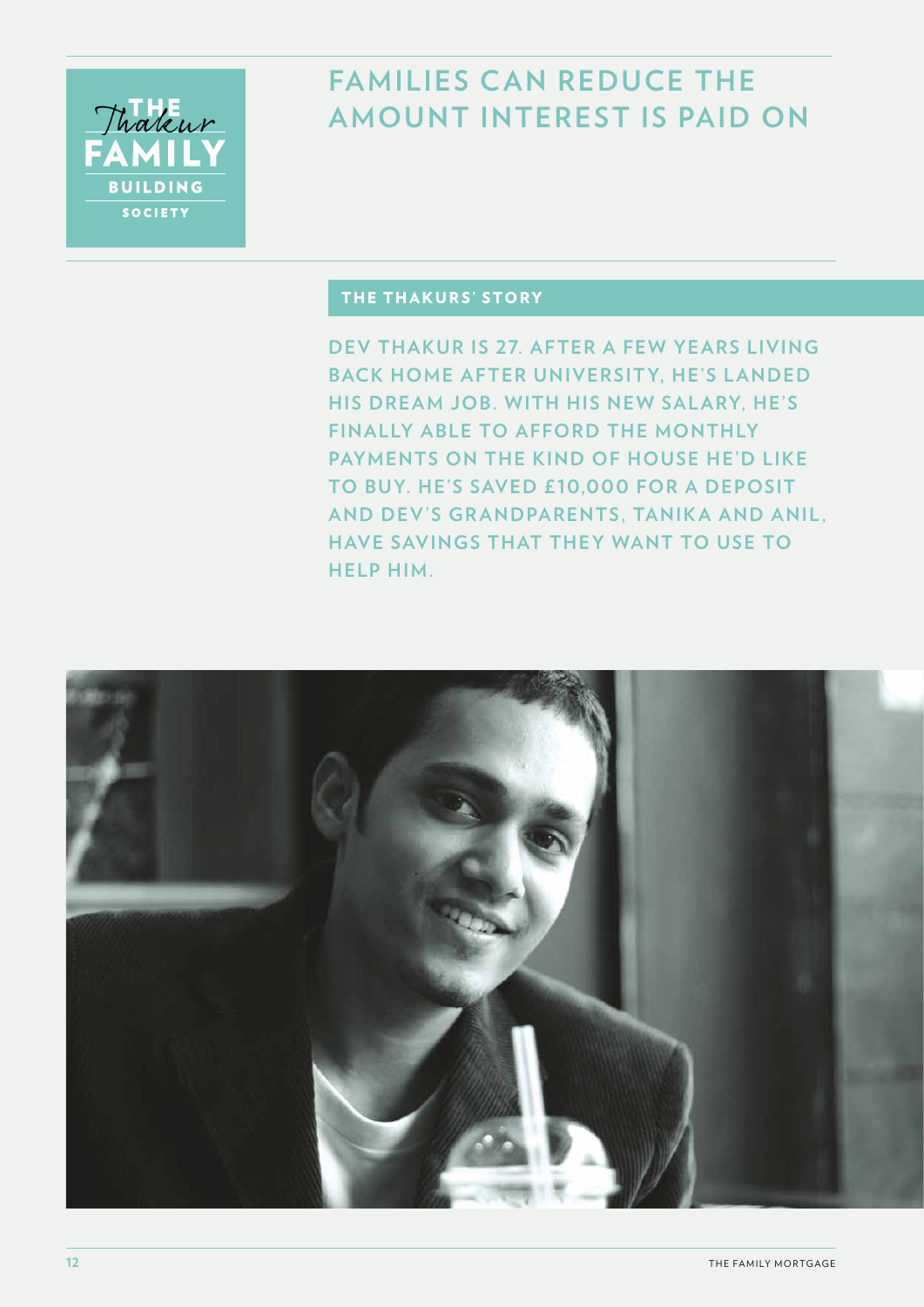"The money could be working harder for Dev than it would just sitting in a bank"

## **15 GARDEN CLOSE**

## **VALUE: £200,000**

Tanika and Anil put £50,000 of their savings into a Family Offset Account with us.

By not receiving interest on the money, they pass on the benefit to Dev. By using the Family Mortgage in this way, instead of paying interest on the full mortgage, Dev pays interest on the loan amount minus his grandparents' savings of £50,000, which leaves £140,000. This reduces his monthly payments and also

acts as security for Dev's mortgage which means he can get a fair and reasonable interest rate.

The money remains Tanika and Anil's and provided Dev keeps up the payments on his mortgage then they can expect it to be returned in full after 10 years. The precise return date depends on the combination of fixed rate periods chosen by Dev.

The amount Dev will save on his monthly payments is likely to be more than the interest Tanika and Anil would have earned, especially as that interest may also have been subject to tax.

## **HOW IT ADDS UP FOR THE THAKURS**

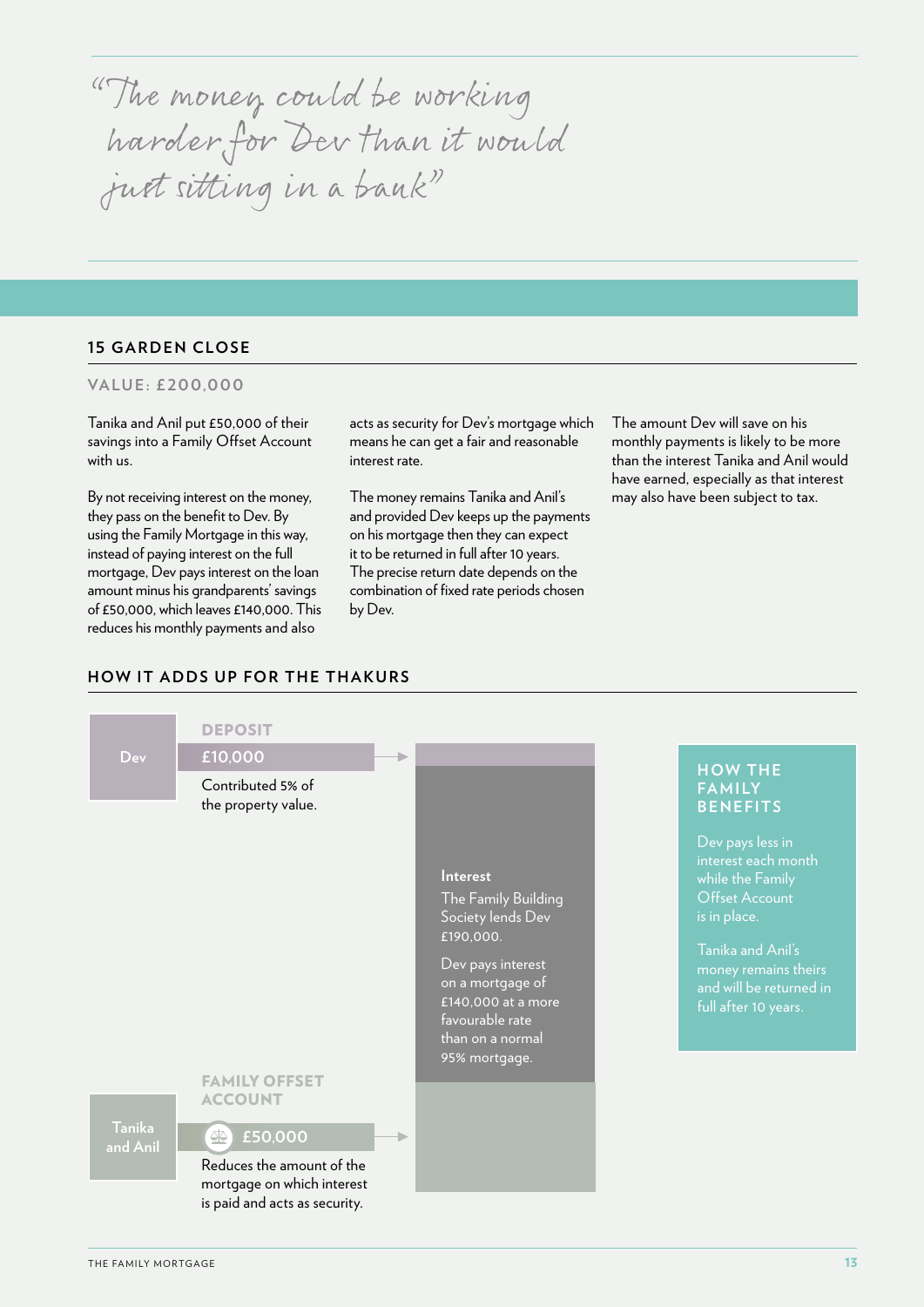

## **FA MILIES C AN POOL MONEY TO REDUCE COSTS**

## THE FIELDINGS' STORY

**MEGAN AND JAMES FIELDING HAVE JUST GOT MARRIED. THEY'VE FOUND THE PERFECT HOUSE WHERE THEY'LL BE HAPPY TO START THEIR OWN FAMILY. BOTH SETS OF PARENTS** WANT TO HELP. ALL SIX CAN POOL THEIR **MONEY TO HELP MEGAN AND JAMES START THEIR NEW LIFE TOGETHER.**

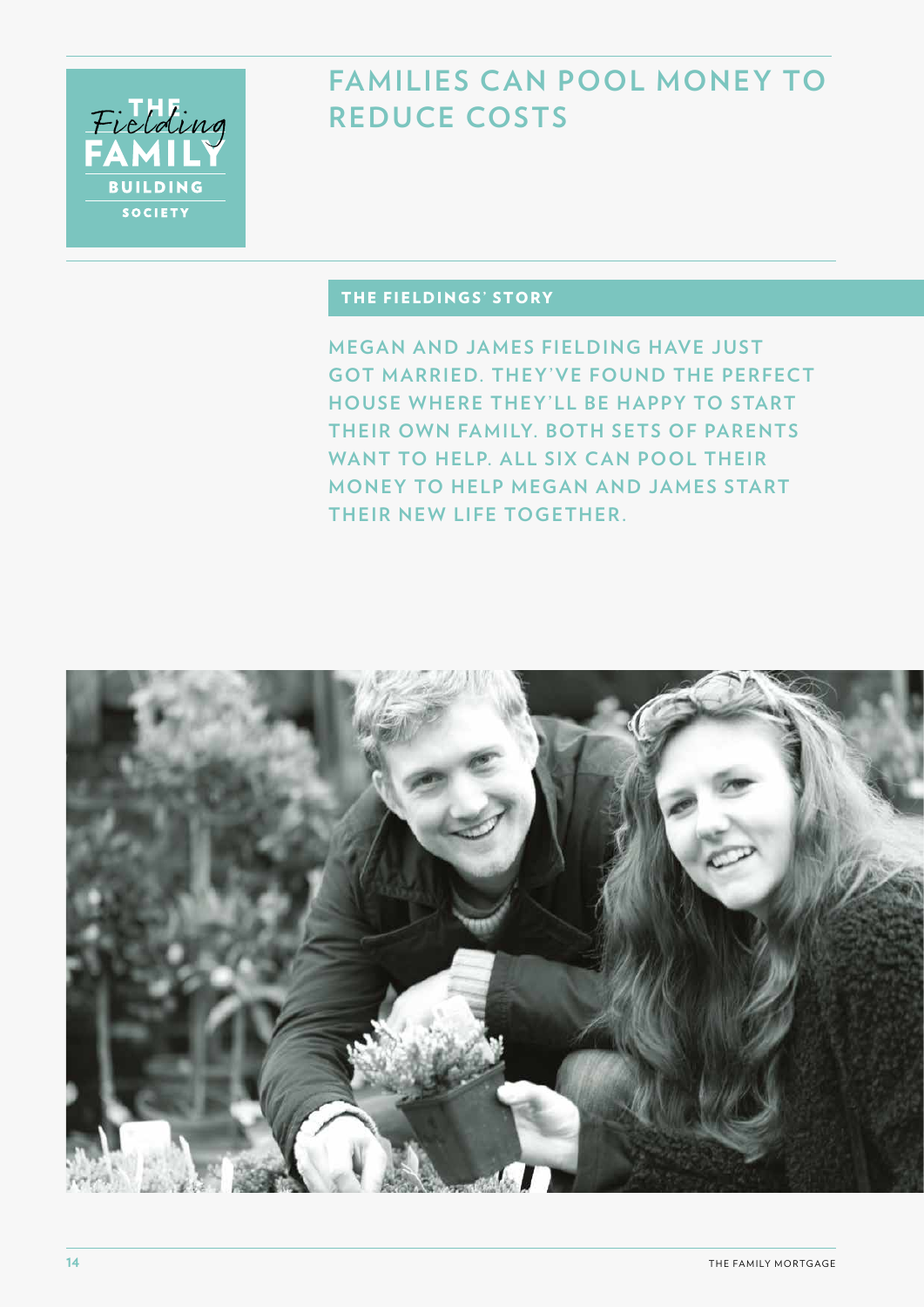"With everyone helping, we are able to think a bit bigger"

## **104 VICTORIA STREET**

## **VALUE: £250,000**

Megan and James have been saving toward their 5% deposit since they got engaged. With £12,500 saved, they need a mortgage of £237,500 to buy their new home. Megan's parents have £40,000 that they can deposit in a Family Security Account with the Family Building Society to get the couple a fairer interest rate on their Family Mortgage.

James' parents put £40,000 into a Family Offset Account also linked to the mortgage. This reduces the amount on which interest is charged by £40,000.

With both sides of the family pitching in, Megan and James pay interest on only £197,500 of the amount they've borrowed and this is at a fairer rate because of the security provided.

Both sets of parents' money remains their own and they can expect to have it returned in full after 10 years. However, for James' parents the precise return date depends on the combination of fixed rate periods chosen by Megan and James.

## **HOW IT ADDS UP FOR THE FIELDINGS**

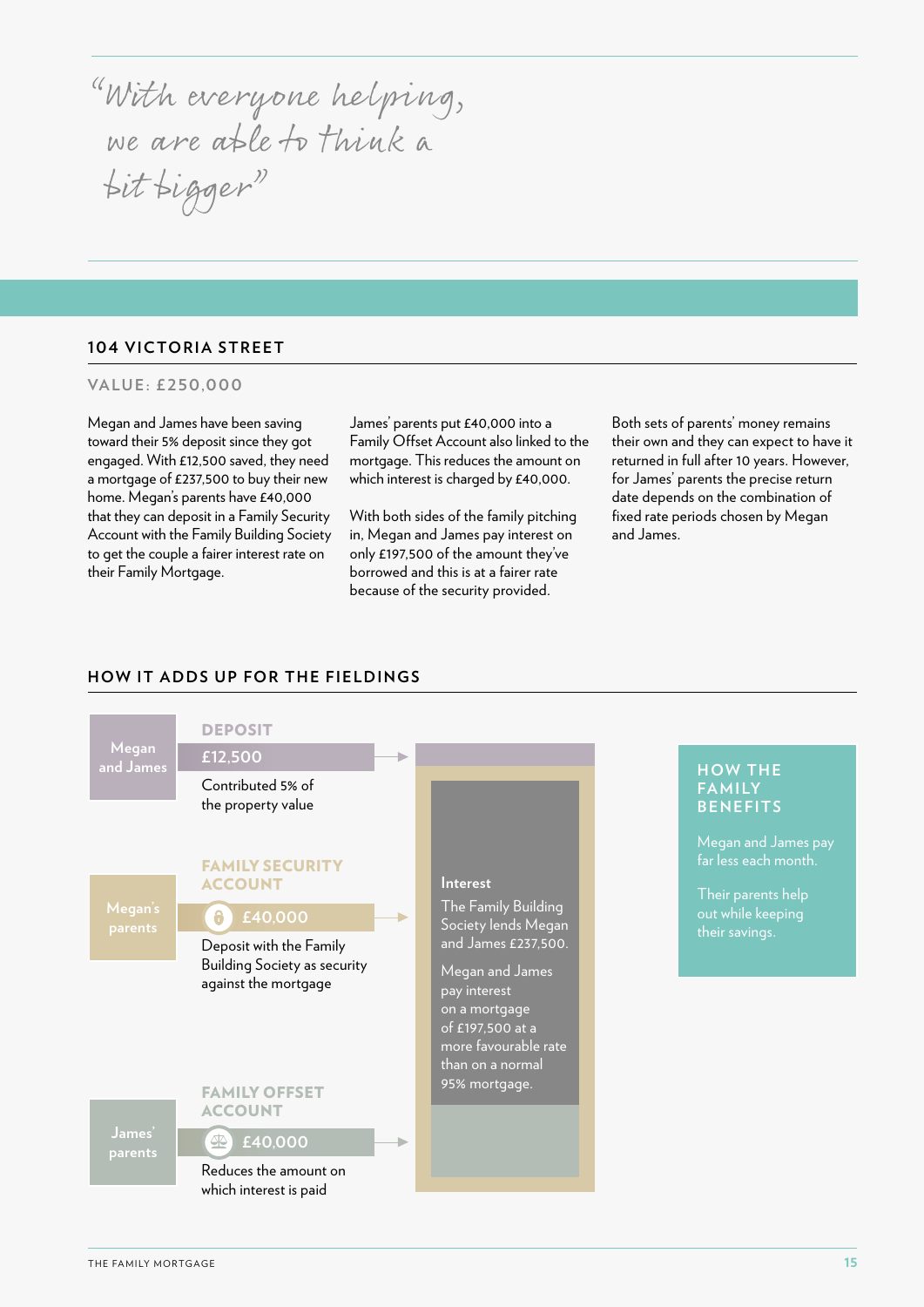## **A FEW QUESTIONS YOU MAY HAVE**

## A **WHO OWNS THE PROPERTY?**

Like any other mortgage, the property is owned by the borrower. Whilst family members may provide financial support, they have no rights to the property.

## B **WHAT IS THE MINIMUM PROPERTY VALUE?**

The minimum property value is £120,000. For full details on properties we will and won't accept, along with other criteria we consider, read through our lending criteria. This is available on request, or you can access it from our website *familybuildingsociety.co.uk/mortgages*

## C **WHAT HAPPENS IF MORE THAN ONE SET OF PARENTS WANTS TO CONTRIBUTE?**

Up to twelve family members can contribute. This is a big help for the borrower. Any money used as security for the mortgage will always remain in separate accounts, not combined into one account.

## D **WILL FAMILY MEMBERS GET REGUL AR STATEMENTS TOO?**

The borrower will receive annual mortgage statements. Family members with Family Security or Family Offset Accounts also receive regular statements.

## E **WHAT HAPPENS WHEN THE BORROWER WANTS TO MOVE ON TO A BIGGER HOUSE?**

The existing property is sold and the mortgage repaid. Providing the sale price is sufficient, charges on property are released and security in the form of savings returned to the family members providing them. The borrower and family can then decide if they wish to apply for a new Family Mortgage on the new, larger, property.

## F **WHAT ARE FAMILY MEMBERS LIABLE FOR?**

If you have provided money as security, or have given a charge over a property you own, you need to be fully aware that money to this value may be called upon to make up any shortfall in the first 10 years. This may happen if sale proceeds are less than the mortgage balance and costs. If you have provided property as security and are unable to meet this liability, your property may be repossessed by us to recover this debt.

Your liability to make up any shortfall is proportionate to the amount of additional security each set of family members have contributed.

Provided the mortgage payments are up to date, after 10 years the charge is released and the money or property is no longer at risk from a shortfall on sale.

All family members will be required to take independent legal advice before the borrower is committed to the purchase.

## G **WHAT IF THE VALUE OF THE PROPERT Y FALLS?**

House prices do rise and fall even if the general trend in the UK has been upward. Other circumstances, including the borrower's earnings, will also change. Across 10 years it's likely that the borrower will experience both significant peaks and dips in prices. At the end of that period, and as long as mortgage payments have been kept up to date, the charge over savings and/or property provided by family members will be released.

Where the Family Offset Account option was chosen when the mortgage was taken out, the offset support is removed after 10 years (in some cases it may be longer – please see questions J and K on the next page). Payments are likely to rise at this point as the borrower takes responsibility for repaying the whole mortgage. If, due to unforeseen changes in circumstances, the borrower is unable to meet the mortgage payments then it may be necessary for the borrower to sell the property to repay the mortgage. Alternatively it may be possible to remortgage to another lender.

## H **WHAT HAPPENS IF A FAMILY MEMBER PROVIDING SUPPORT DIES?**

The death of a security provider doesn't change the Family Mortgage arrangements. The estate of the deceased person remains bound by the terms of the Family Mortgage and the charge given over savings and/or property remains in place. This can have implications for the distribution of the estate.

Family members providing security may wish to review their Will to take account of the support being provided through the Family Mortgage and simplify administration of their estate. Alternatively, it may be possible to arrange appropriate life insurance to cover this eventuality – please speak to your adviser or contact us to be put in touch with one.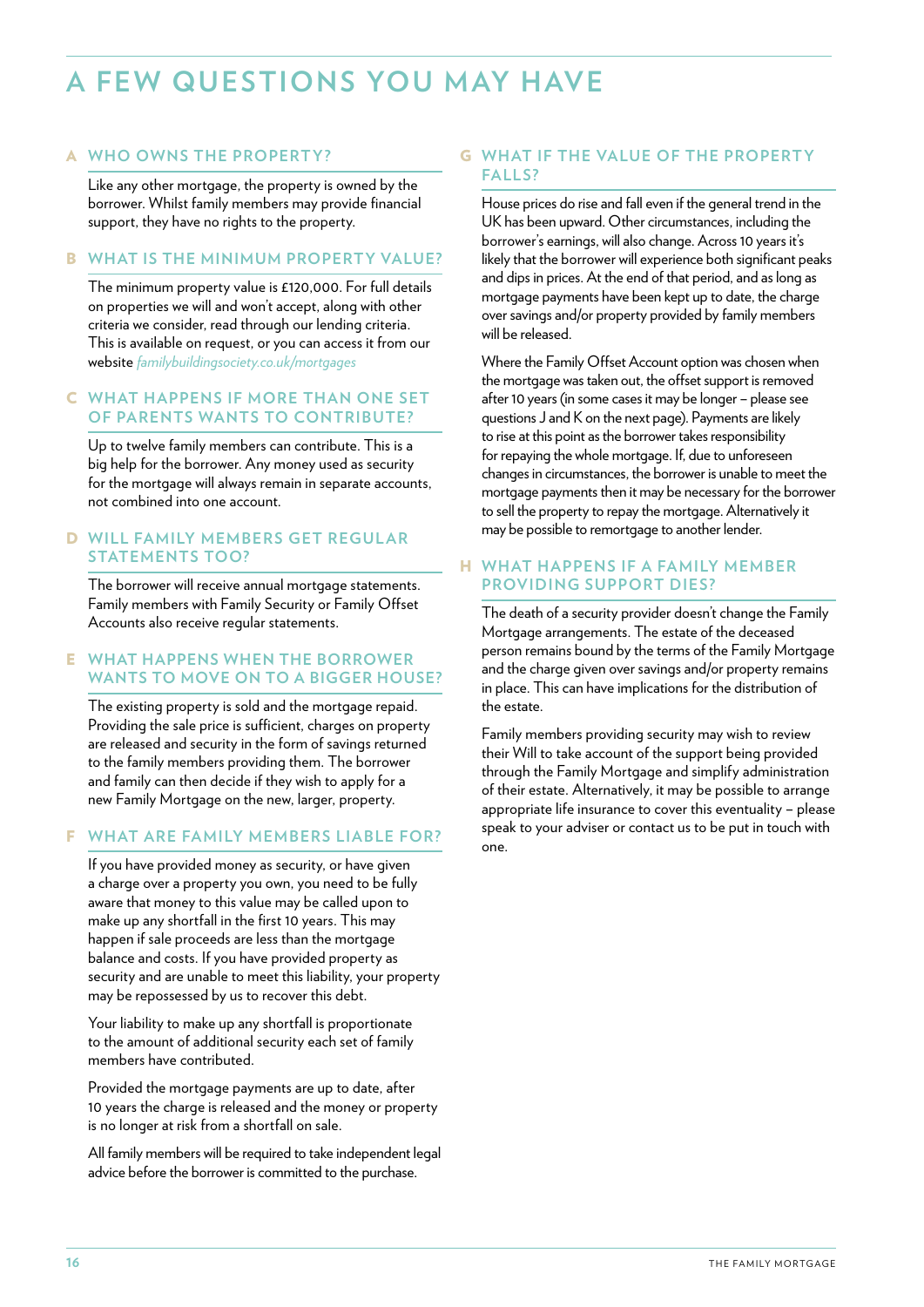### **DOES MONEY PROVIDED AS SECURITY HAVE TO STOP WORKING WHILE IT'S HELPING THE BORROWER?**

There are two ways that savings can be used to help the borrower:

- 1 In a Family Security Account, savings can act as security for the mortgage which will typically mean the borrower benefits from a fair interest rate. This rate is likely to be more favourable when compared to the interest rate for borrowing 95% of the property value without the additional security. We'll continue to pay interest on your savings if you have chosen this option.
- 2 Alternatively, you can choose to reduce the amount on which interest is charged within the mortgage by placing savings in a Family Offset Account. You won't receive interest, but your money is still working hard for the borrower. The interest that would be paid on your savings cancels out the interest that would be charged on the equivalent part of the mortgage. With mortgage interest likely to be higher than the interest a savings account would have received, you could be passing on a significant benefit.

## **J CAN MONEY BE RELEASED BEFORE THE 10 YEARS ARE UP?**

The Family Mortgage is designed to last for up to 10 years. The mortgage will be reviewed at the end of each fixed rate period, usually three or five years, chosen by the borrower. Depending on which specific combination of fixed rate terms are selected, for example using one five year term followed by two three year terms, the mortgage may extend beyond its expected 10 year period.

It may be possible to release money provided purely as security at one of these points if the balance of the mortgage is 75% or less of the value of the borrower's property.

Where money has been placed in a Family Offset Account, it provides security and reduces the amount of the mortgage on which interest is paid. Again money could be released after a review if the mortgage balance is less than 75% of the value of the borrower's property.

It may be that both a Family Offset Account and a Family Security Account are being used and in these cases some money could be released depending on the outcome of the loan to value assessment.

## K **C AN MONEY BE TIED UP FOR MORE THAN 10 YEARS?**

Money deposited in the Family Security Account is released after 10 years provided the mortgage payments are up to date. Where the Family Offset Account option was chosen, whilst the money will no longer be at risk once the charge over it is released, the return of the money will be deferred until the end of the fixed rate product term applying at the 10 year point.

The precise return date depends on the combination of fixed rate periods that is chosen by the borrower. For example, if a five year fixed rate is followed by a three year fixed rate and then another five year fixed rate, then the money in the Family Offset Account will be available after 13 years.

## L **WHAT HAPPENS IF THE BORROWER LOSES THEIR JOB?**

We know that young buyers are wary of taking out a mortgage using a charge over some of the value in their parents' home, or using their parents' savings. It's good to know that as part of the Family Mortgage, subject to meeting certain conditions, we'll meet mortgage payments for up to six months on a one-off basis while the borrower gets back on their feet if they became unemployed through no fault of their own. This is built into the Family Mortgage and has no extra cost. Please ask about the limitations and exclusions for this cover if you have any questions.

## M **WILL THE FAMILY MEMBER PROVIDING SECURIT Y BE PROPERLY PROTECTED?**

The security being provided by family members is at risk if the borrower's property is sold for a price which does not cover the amount due under the terms of the mortgage. This could happen if there has been a fall in property values or if the mortgage has increased because the borrower can no longer meet their mortgage payments.

## N **WHAT HAPPENS IF THE BORROWER'S EARNINGS DON'T INCREASE AS EXPECTED?**

The borrower is responsible for making the payments due under the mortgage even if their circumstances change in future. Where the Family Offset Account option was chosen when the mortgage was taken out, the offset support is removed after 10 years (in some cases it may be longer – please see questions J and K on this page). Payments are likely to rise at this point as the borrower takes responsibility for repaying the whole mortgage. If, due to unforeseen changes in circumstances, the borrower is unable to meet the mortgage payments, it may be necessary for the borrower to sell the property to repay the mortgage. Alternatively it may be possible to remortgage to another lender.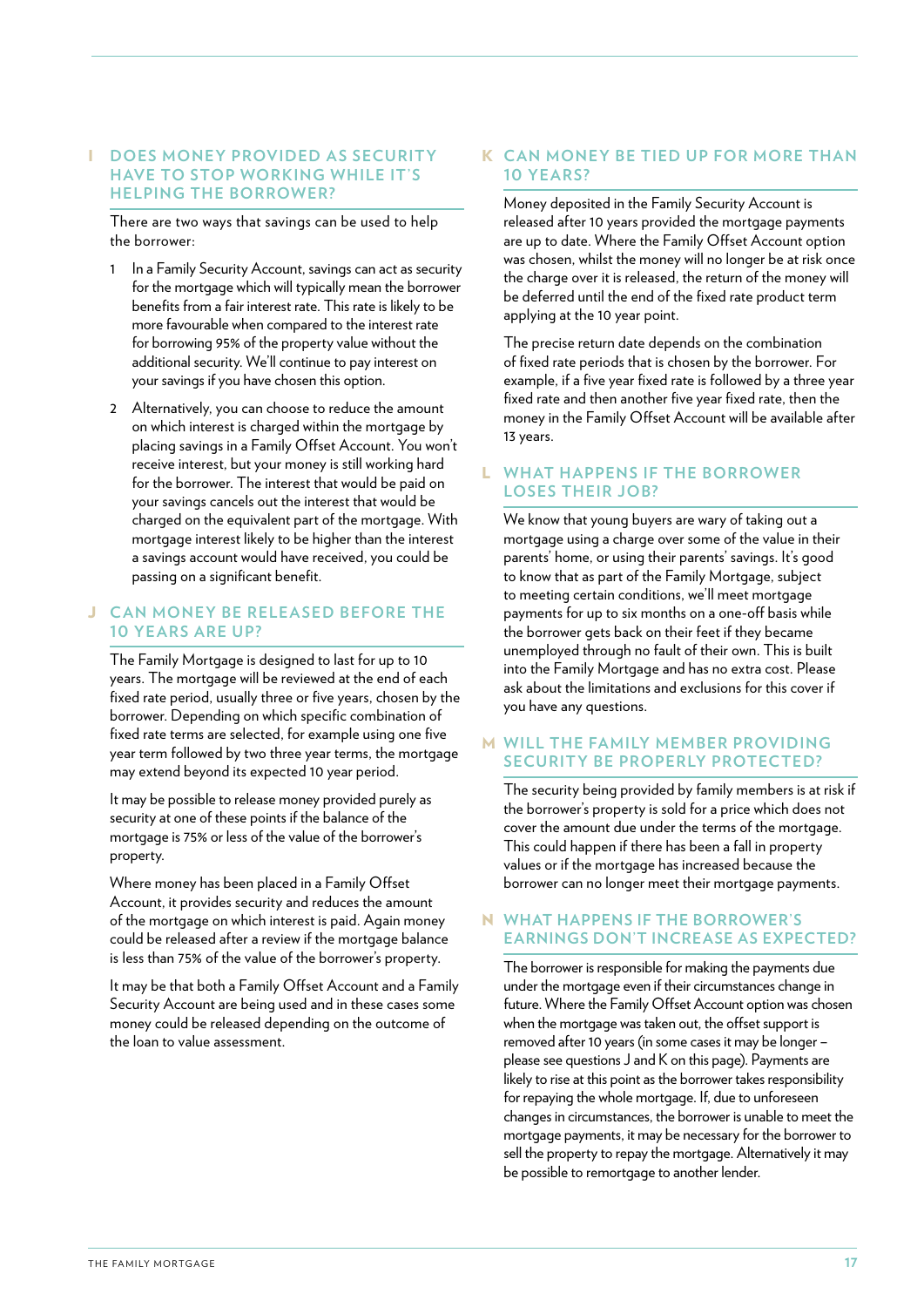## **OUR HERITAGE**

THE FAMILY BUILDING SOCIETY WAS SET UP FOR FAMILIES JUGGLING MULTIPLE FINANCIAL SITUATIONS**. THINGS DO SEEM MORE COMPLIC ATED THESE DAYS AND WE' RE HERE TO HELP.**  WE'RE IN TOUCH WITH THE WORRIES AND PROBLEMS FAMILIES **FACE, MAKING EVERY EFFORT TO UNDERSTAND YOUR INDIVIDUAL SITUATION.** WE'LL LISTEN AND WE WANT TO HEAR FROM YOU**.** 

AS A MUTUAL ORGANISATION WE'RE NOT DRIVEN BY **SHAREHOLDERS OR SHORT-TERM PROFITS. WE'RE PART OF NATIONAL COUNTIES BUILDING SOCIETY WHICH HAS BEEN** SECURELY LOOKING AFTER PEOPLE'S MONEY SINCE 1896. WE'RE CONTINUING THEIR EXCELLENT STANDARDS OF **CUSTOMER SERVICE.**

**FIND OUT MORE ABOUT OUR INNOVATIVE SAVINGS ACCOUNTS AND MORTGAGES, BUILT FOR TODAY'S FAMILIES. C ALL 03330 140140 OR GO ONLINE TO FAMILYBUILDINGSOCIETY.CO.UK** 

**THE MORTGAGE WILL BE SECURED ON YOUR HOME.**

YOUR HOME MAY BE REPOSSESSED IF YOU DO NOT KEEP UP **REPAYMENTS ON YOUR MORTGAGE.**

## **TRY OUR ONLINE CALCUL ATORS**

If you'd like to know how much money you could borrow, or what your monthly repayments would be with the Family Mortgage, as you like.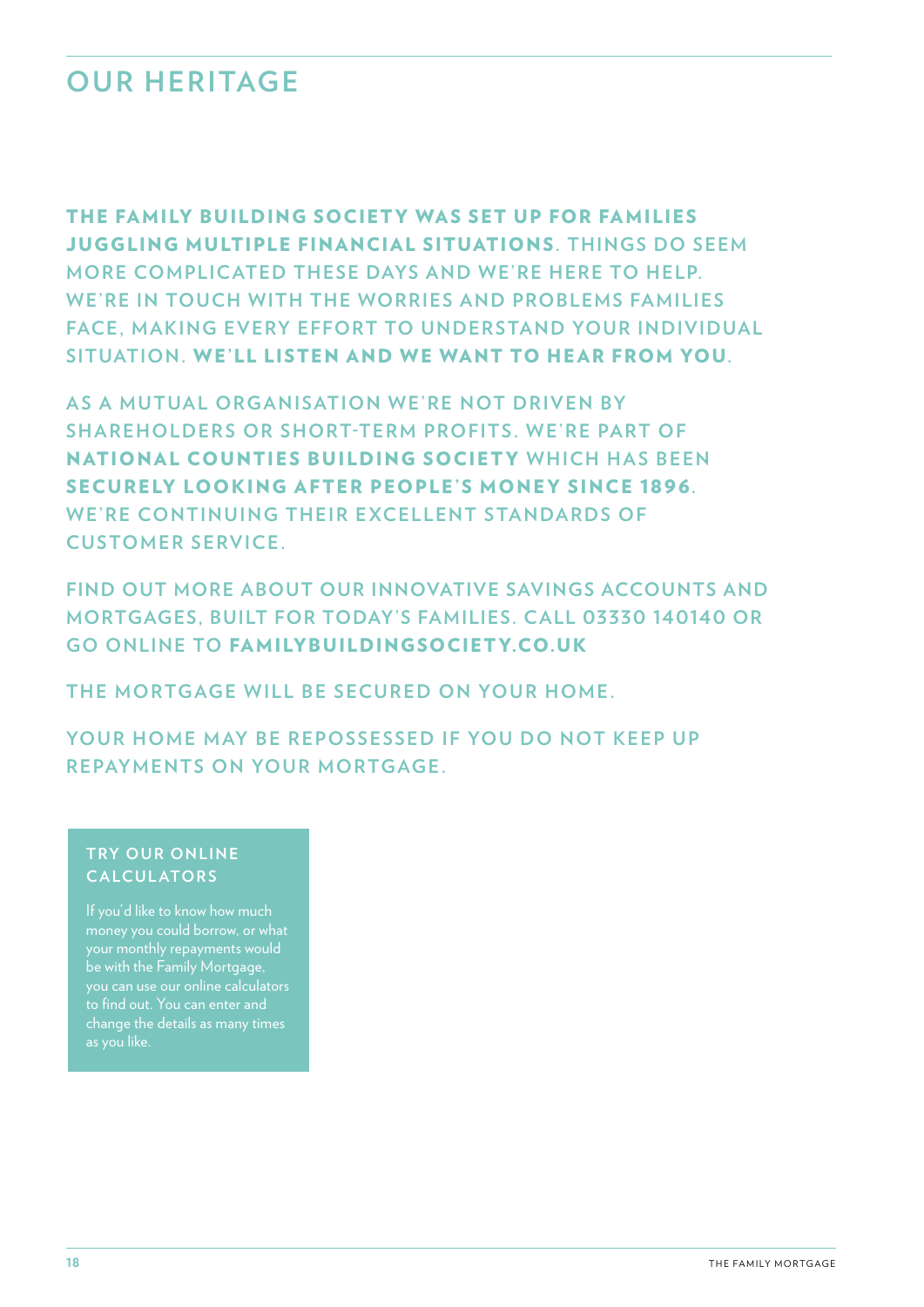

**ALTERNATIVELY, PHONE OUR FRIENDLY AND HELPFUL TEAM WHO CAN GUIDE YOU THROUGH YOUR OPTIONS.**

03330 140140 FA MILYBU ILDING SOCIET Y.CO.U K

 $\mathcal{L}$